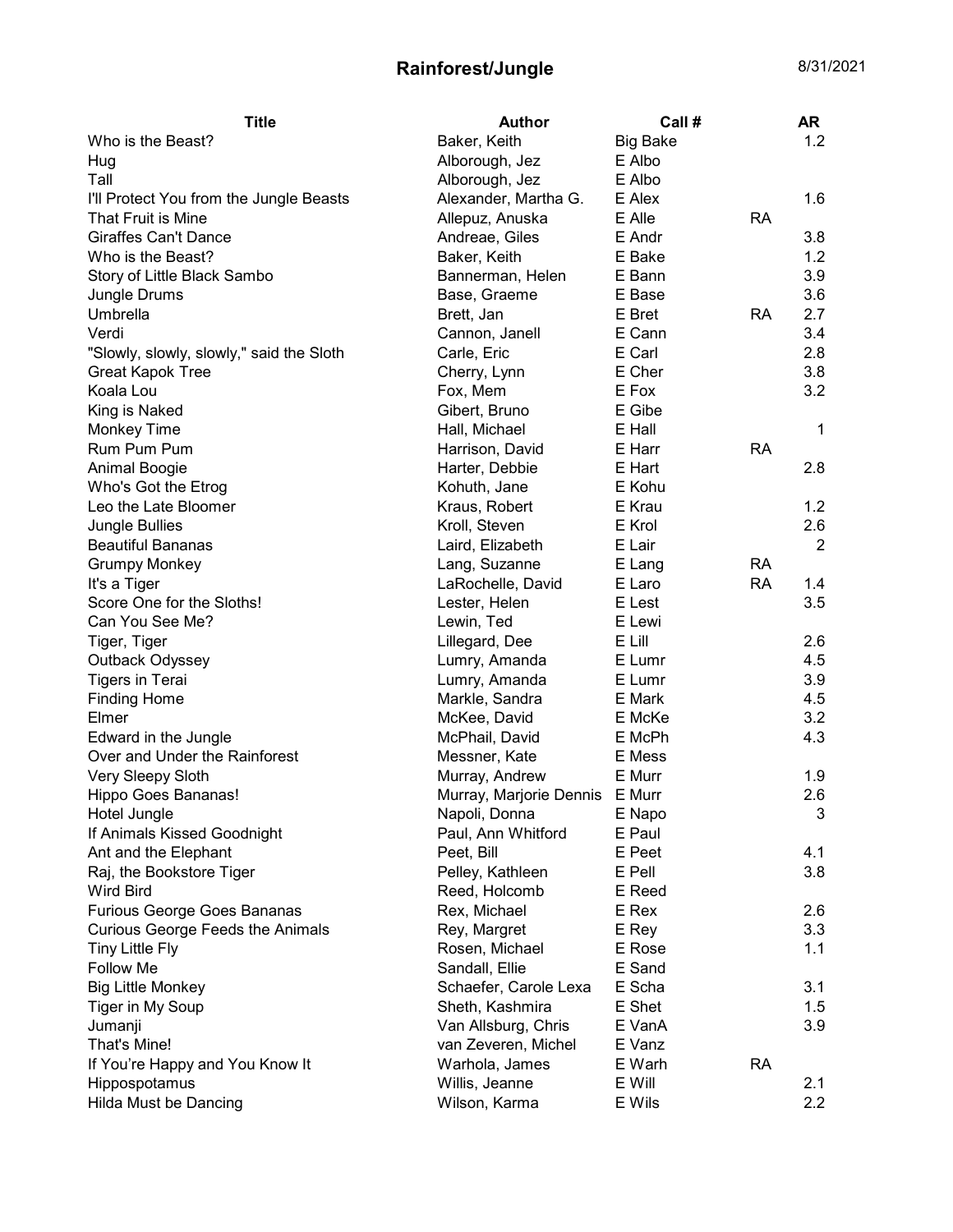## Rainforest/Jungle 8/31/2021

| <b>Title</b>                                                        | <b>Author</b>       | Call#                 | AR  |
|---------------------------------------------------------------------|---------------------|-----------------------|-----|
| Deep in the Jungle                                                  | Yaccarino, Dan      | E Yacc                | 3.5 |
| There Was an Old Monkey Who Swallowed a Frog Ward, Jennifer         |                     | J 398.2               | 2.9 |
| Jabuti the Tortoise                                                 | McDermott, Gerald   | J 398.2098            | 3.8 |
| Lion & the Mouse                                                    | Pinkney, Jerry      | J 398.2452            |     |
| First Nature Encyclopedia                                           | First               | J 508                 |     |
| Amazon Adventure                                                    | Montgomery, Sy      | J 577                 | 7   |
| <b>Tropical Forests</b>                                             | Allaby, Michael     | J 577.34              |     |
| First Big Book of the Rain Forest                                   | Donohue, Moira      | J 577.34              |     |
| In the Rainforest                                                   | Duke, Kate          | J 577.34              | 4.3 |
| How Monkeys Make Chocolate                                          | Forsyth, Adrian     | J 577.34              | 6.7 |
| <b>Bloomin' Rainforests</b>                                         | Ganeri, Anita       | J 577.34              |     |
| What Can I See in the Rainforest                                    | Griffin, Annabel    | J 577.34              |     |
| Looking Into the Rain Forest                                        | Huddleston, Emma    | J 577.34              | 4   |
| Walk in the Rain Forest                                             | Johnson, Rebecca    | J 577.34              |     |
| Find It in a Rain Forest                                            | Phillips, Dee       | J 577.34              |     |
| <b>Protecting Earth's Rain Forests</b>                              | Welsbacher, Anne    | J 577.34              | 6.4 |
| Welcome to the Green House                                          | Yolen, Jane         | J 577.34              | 3.6 |
| What Do You Find in a Rainforest Tree                               | Kopp, Megan         | J 578.73              |     |
| Rainforest                                                          | Callery, Sean       | J 578.734             |     |
| Sisters & Brothers: Sibling Relationships in the Ani Jenkins, Steve |                     | J 591.56              | 5.7 |
| <b>Endangered Animals of South America</b>                          | Allgor, Marie       | J 591.68              | 5   |
| A is for Anaconda: A Rainforest Alphabet                            | Fredericks, Anthony | J 591.734             | 6.7 |
| <b>Rain Forest Animals</b>                                          | <b>World Book</b>   | J 591.734             | 3.9 |
| Piranhas                                                            | Aaseng, Nathan      | J 597                 | 7   |
| <b>Piranhas Bite</b>                                                | Levy, Janey         | J 597.48              |     |
| Green Tree Frogs: Colorful Hiders                                   | Lunis, Natalie      | J 597.87              | 4.2 |
| Geckos Walk on Walls                                                | Tobler, Elise       | J 597.952             | 4.8 |
| Iguanas Have an Extra Eye                                           | Tobler, Elise       | J 597.9542            | 4.8 |
| <b>Chameleons Change Color</b>                                      | Tobler, Elise       | J 597.956             | 5.3 |
| Anaconda                                                            | Burke, Johanna      | J 597.96              | 2.7 |
| Constrictors                                                        | Gray, Maurice       | J 597.96              | 6.7 |
| <b>Boa Constrictor</b>                                              | Jones, Cede         | J 597.96              | 3.2 |
| Kakapo Rescue: Saving the Worlds Strangest Parr Montgomery, Sy      |                     | J 598.71              | 6.4 |
| Little Book of Sloth                                                | Cooke, Lucy         | J 599.313             | 5.3 |
| Let's Look at Sloths                                                | Piehl, Janet        | J 599.313             | 2.9 |
| Aardvarks                                                           | Bassier, Emma       | J 599.314             | 3.6 |
| Anteaters                                                           | Rebman, Renee C.    | J 599.314             | 5.8 |
| <b>Giant Anteaters</b>                                              | Seiple, Samantha    | J 599.314             | 3.9 |
| Capybara: The World's Largest Rodent                                | Lunis, Natalie      | J 599.359             | 4.2 |
| Okapi                                                               | Antill, Sara        | J 599.638             | 4   |
| Big Cats: Hunters of the Night                                      | Landau, Elaine      | J 599.75              | 3.6 |
| Lions and Tigers                                                    | Pelusey, Michael    | J 599.75              |     |
| Jaguar: Help Save this Endangered Species!                          | Feinstein, Stephen  | J 599.755             | 8.7 |
| Aye-Ayes                                                            | Bassier, Emma       | J 599.83              | 3.6 |
| Looking for Miza: the True Story of a Mountain Gor Hatkoff, Juliana |                     | J 599.884             | 5.8 |
| Jungle Animals                                                      | Owen, Ruth          | J 736.982             |     |
| Eye of the Forest                                                   | Kerr, Philip        | J Fantasy Kerr Chil 5 | 5.4 |
| Jungle Book                                                         | Kipling, Rudyard    | J Fantasy Kipl        | 7.5 |
| Voyages of Doctor Dolittle                                          | Lofting, Hugh       | J Fantasy Loft 2      | 5.7 |
| <b>Tigers at Twilight</b>                                           | Osborne, Mary Pope  | J Fantasy Osbo 19     | 3   |
| Rumble in the Jungle                                                | Stilton, Geronimo   | J Fantasy Stil 53     | 4.5 |